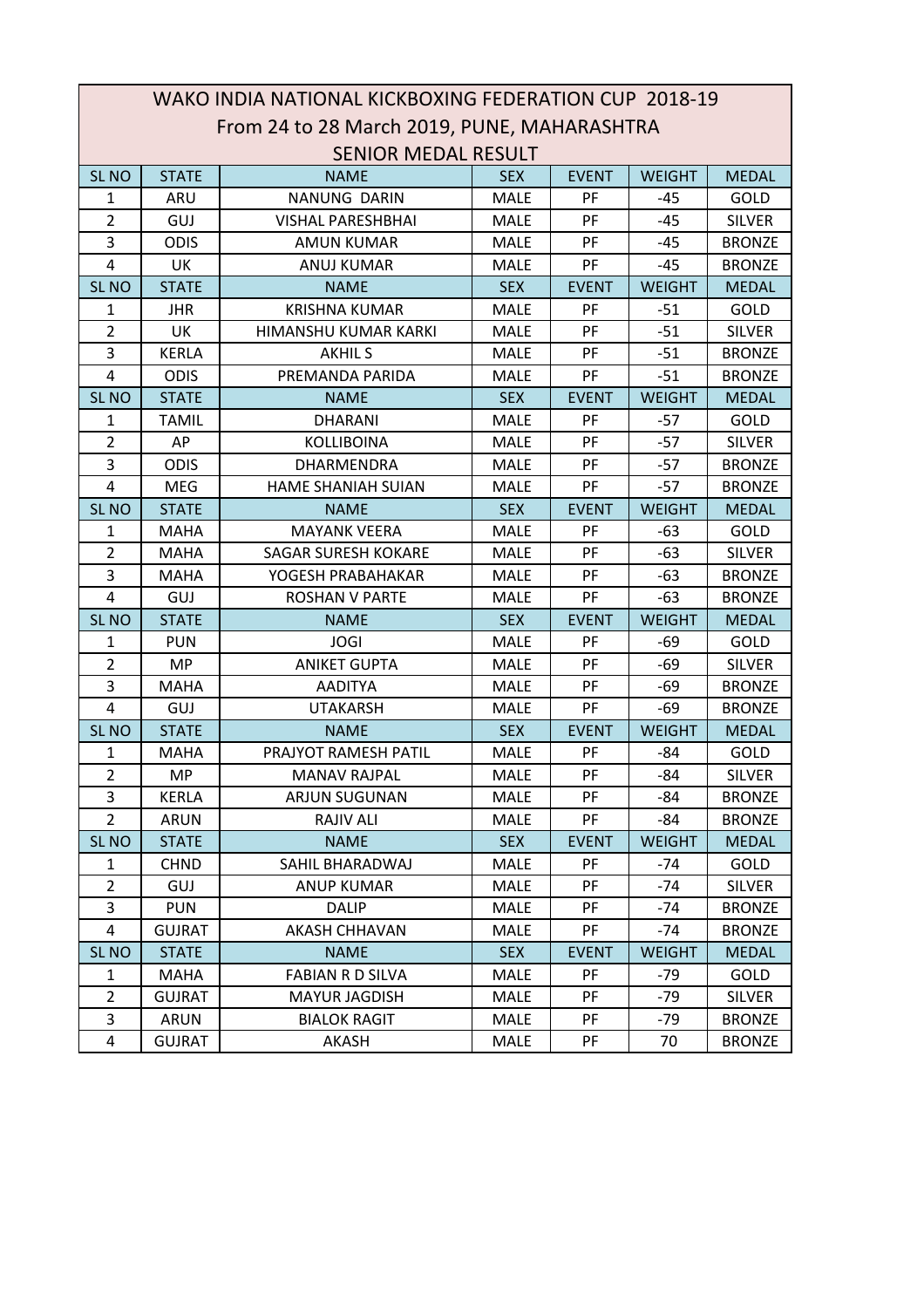| <b>SL NO</b>     | <b>STATE</b> | <b>NAME</b>             | <b>SEX</b>    | <b>EVENT</b> | <b>WEIGHT</b> | <b>MEDAL</b>  |
|------------------|--------------|-------------------------|---------------|--------------|---------------|---------------|
| 1                | <b>KERLA</b> | MUHAMMED NOWFAL PM      | <b>MALE</b>   | PF           | -89           | GOLD          |
| $\overline{2}$   | <b>TAMIL</b> | <b>SUBASH</b>           | MALE          | PF           | -89           | <b>SILVER</b> |
| 3                | <b>KERLA</b> | ANIKET NIVRUTTI KALE    | <b>MALE</b>   | PF           | -89           | GOLD          |
| 4                | <b>ARUN</b>  | <b>JUMI BASAR</b>       | MALE          | PF           | -89           | <b>BRONZE</b> |
| SL <sub>NO</sub> | <b>STATE</b> | <b>NAME</b>             | <b>SEX</b>    | <b>EVENT</b> | <b>WEIGHT</b> | <b>MEDAL</b>  |
| $\mathbf{1}$     | <b>ODIS</b>  | MIHIR KUMAR SAHOO       | <b>MALE</b>   | PF           | 94            | GOLD          |
| SL <sub>NO</sub> | <b>STATE</b> | <b>NAME</b>             | <b>SEX</b>    | <b>EVENT</b> | <b>WEIGHT</b> | <b>MEDAL</b>  |
| $\mathbf{1}$     | <b>MAHA</b>  | PRANAY                  | <b>MALE</b>   | PF           | -94           | GOLD          |
| $\overline{2}$   | <b>PUN</b>   | <b>BALRAJ SINGH</b>     | MALE          | PF           | -94           | <b>SILVER</b> |
| SL <sub>NO</sub> | <b>STATE</b> | <b>NAME</b>             | <b>SEX</b>    | <b>EVENT</b> | <b>WEIGHT</b> | <b>MEDAL</b>  |
| $\mathbf{1}$     | <b>MAHA</b>  | SAMIKSHA KAYANDERO      | <b>FEMALE</b> | PF           | $-40$         | GOLD          |
| SL <sub>NO</sub> | <b>STATE</b> | <b>NAME</b>             | <b>SEX</b>    | <b>EVENT</b> | <b>WEIGHT</b> | <b>MEDAL</b>  |
| $\mathbf{1}$     | <b>PUN</b>   | <b>HARMANDEEP KAUR</b>  | <b>FEMALE</b> | PF           | $-45$         | GOLD          |
| $\overline{2}$   | ASS          | <b>JILIMA BEGUM</b>     | <b>FEMALE</b> | PF           | $-45$         | <b>SILVER</b> |
| 3                | <b>PUN</b>   | <b>SUKHPREET KAUR</b>   | <b>FEMALE</b> | PF           | $-45$         | <b>BRONZE</b> |
| 4                | <b>MEG</b>   | TEIDANYLLA RYMTATHIANG  | <b>FEMALE</b> | PF           | $-45$         | <b>BRONZE</b> |
| SL <sub>NO</sub> | <b>STATE</b> | <b>NAME</b>             | <b>SEX</b>    | <b>EVENT</b> | <b>WEIGHT</b> | <b>MEDAL</b>  |
| 1                | <b>MAHA</b>  | <b>KIRAN VILAS</b>      | <b>FEMALE</b> | PF           | $-50$         | GOLD          |
| $\overline{2}$   | <b>MAHA</b>  | <b>BEENA NEGI</b>       | <b>FEMALE</b> | PF           | $-50$         | <b>SILVER</b> |
| 3                | TAMIL        | <b>MADHU MITHA</b>      | <b>FEMALE</b> | PF           | -50           | <b>BRONZE</b> |
| 4                | GUJ          | <b>ANU SINGH BAIS</b>   | <b>FEMALE</b> | PF           | $-50$         | <b>BRONZE</b> |
| SL <sub>NO</sub> | <b>STATE</b> | <b>NAME</b>             | <b>SEX</b>    | <b>EVENT</b> | <b>WEIGHT</b> | <b>MEDAL</b>  |
| 1                | <b>KERLA</b> | <b>AKHILA</b>           | <b>FEMALE</b> | PF           | $-55$         | GOLD          |
| $\overline{2}$   | <b>ASS</b>   | <b>SURUSMI</b>          | <b>FEMALE</b> | PF           | $-55$         | <b>SILVER</b> |
| 3                | ARU          | <b>BOMBI KAMDAK</b>     | <b>FEMALE</b> | PF           | $-55$         | <b>BRONZE</b> |
| SL <sub>NO</sub> | <b>STATE</b> | <b>NAME</b>             | <b>SEX</b>    | <b>EVENT</b> | <b>WEIGHT</b> | <b>MEDAL</b>  |
| $\mathbf{1}$     | <b>HAR</b>   | <b>NEHA SAINI</b>       | <b>FEMALE</b> | PF           | $-60$         | GOLD          |
| $\overline{2}$   | WB           | RATNA BHELA             | <b>FEMALE</b> | PF           | $-60$         | <b>SILVER</b> |
| 3                | GUJ          | KRUTI AJAY CHAUDHARY    | <b>FEMALE</b> | PF           | -60           | <b>BRONZE</b> |
| 4                | <b>KERLA</b> | LINCY CHANDRAN B        | <b>FEMALE</b> | PF           | $-60$         | <b>BRONZE</b> |
| <b>SL NO</b>     | STATE        | <b>NAME</b>             | <b>SEX</b>    | <b>EVENT</b> | <b>WEIGHT</b> | MEDAL         |
| 1                | CG           | <b>JAYA KUNDU</b>       | <b>FEMALE</b> | <b>PF</b>    | -65           | GOLD          |
| $\overline{2}$   | <b>MAHA</b>  | <b>DEEEPTI</b>          | <b>FEMALE</b> | <b>PF</b>    | $-65$         | <b>SILVER</b> |
| 3                | <b>ODIS</b>  | <b>PUJA</b>             | <b>FEMALE</b> | PF           | $-65$         | <b>BRONZE</b> |
| SL <sub>NO</sub> | <b>STATE</b> | <b>NAME</b>             | <b>SEX</b>    | <b>EVENT</b> | <b>WEIGHT</b> | <b>MEDAL</b>  |
| 1                | CG           | RICHA JAISWAL           | <b>FEMALE</b> | PF           | $-70$         | GOLD          |
| $\overline{2}$   | ARU          | <b>MUIAMA</b>           | <b>FEMALE</b> | <b>PF</b>    | $-70$         | <b>SILVER</b> |
| 3                | CG           | <b>HARSHA</b>           | <b>FEMALE</b> | PF           | $-70$         | <b>BRONZE</b> |
| 4                | <b>ASSAM</b> | SABITA CHETIA           | <b>FEMALE</b> | PF           | $-70$         | <b>BRONZE</b> |
| SL <sub>NO</sub> | <b>STATE</b> | <b>NAME</b>             | <b>SEX</b>    | <b>EVENT</b> | <b>WEIGHT</b> | <b>MEDAL</b>  |
| $\mathbf{1}$     | GUJ          | PRITI SURESHBHAI THAKOR | <b>FEMALE</b> | PF           | 70            | GOLD          |
| SL <sub>NO</sub> | <b>STATE</b> | <b>NAME</b>             | <b>SEX</b>    | <b>EVENT</b> | <b>WEIGHT</b> | <b>MEDAL</b>  |
| $\mathbf{1}$     | BIH          | RAVI KUMAR              | <b>MALE</b>   | LC           | -45           | GOLD          |
| $\overline{2}$   | GUJ          | <b>VISHAL</b>           | <b>MALE</b>   | LC           | -45           | <b>SILVER</b> |
| 3                | ASSAM        | <b>MOHAN BORAH</b>      | <b>MALE</b>   | LC           | -45           | <b>BRONZE</b> |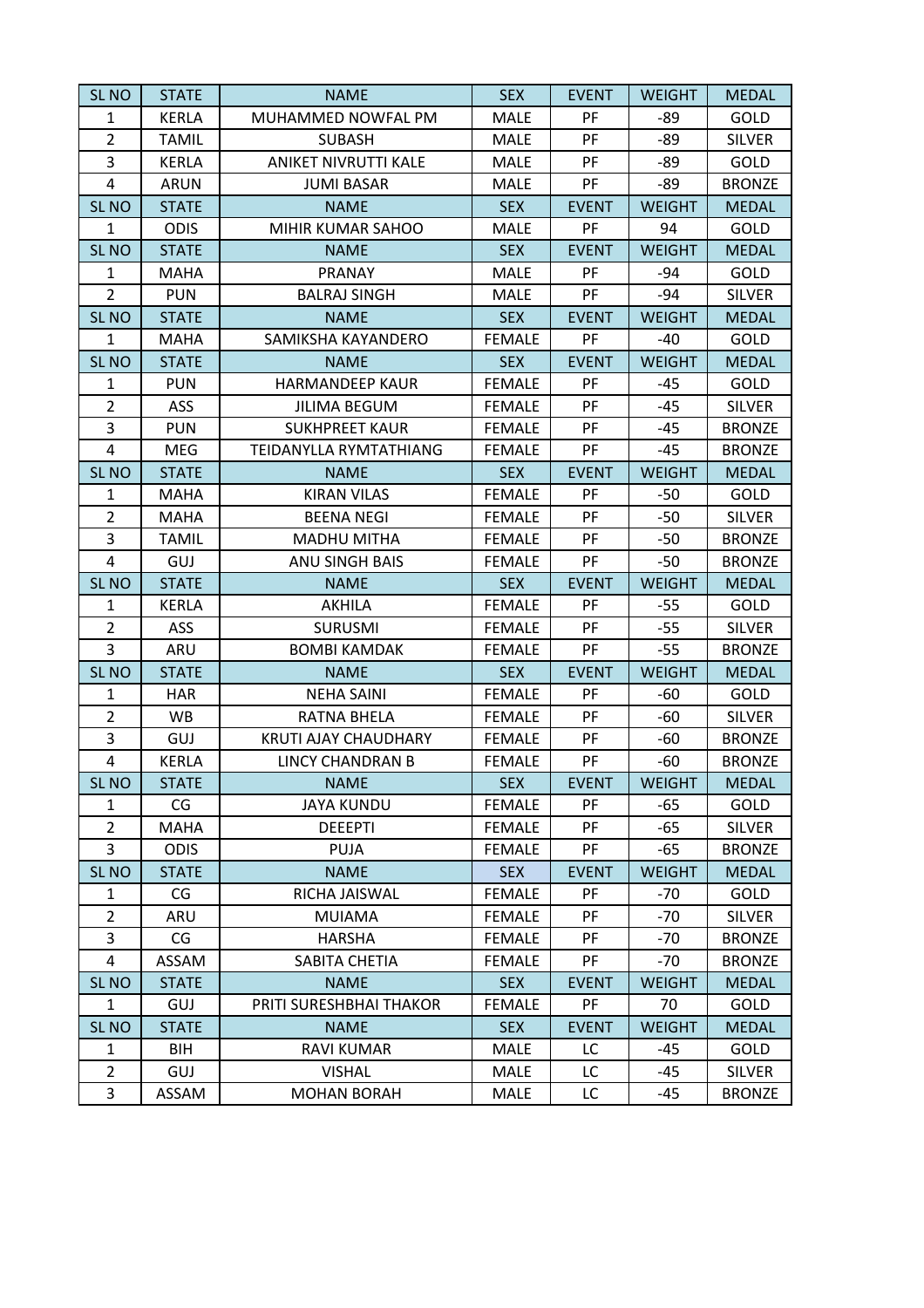| SL <sub>NO</sub> | <b>STATE</b> | <b>NAME</b>               | <b>SEX</b>    | <b>EVENT</b> | <b>WEIGHT</b> | <b>MEDAL</b>  |
|------------------|--------------|---------------------------|---------------|--------------|---------------|---------------|
| $\mathbf{1}$     | <b>MAHA</b>  | <b>AMAN SAYYAD</b>        | <b>MALE</b>   | LC           | $-51$         | GOLD          |
| $\overline{2}$   | UK           | <b>HIMANSHU KUMAR</b>     | MALE          | LC           | $-51$         | <b>SILVER</b> |
| 3                | <b>TEL</b>   | <b>B MAHESH</b>           | MALE          | LC           | $-51$         | <b>BRONZE</b> |
| 4                | <b>TEL</b>   | <b>D SHIVA</b>            | MALE          | LC           | $-51$         | <b>BRONZE</b> |
| SL <sub>NO</sub> | <b>STATE</b> | <b>NAME</b>               | <b>SEX</b>    | <b>EVENT</b> | <b>WEIGHT</b> | <b>MEDAL</b>  |
| $\mathbf{1}$     | <b>TAMIL</b> | <b>ILAVARSAN V</b>        | MALE          | LC           | $-57$         | GOLD          |
| $\overline{2}$   | <b>TAMIL</b> | <b>RANJITH KUMAR</b>      | MALE          | LC           | $-57$         | <b>SILVER</b> |
| 3                | <b>TAMIL</b> | <b>SHYAM SUNDAR D</b>     | MALE          | LC           | $-57$         | <b>BRONZE</b> |
| 4                | <b>ODIS</b>  | <b>DHARMENDRA</b>         | <b>MALE</b>   | LC           | $-57$         | <b>BRONZE</b> |
| SL <sub>NO</sub> | <b>STATE</b> | <b>NAME</b>               | <b>SEX</b>    | <b>EVENT</b> | <b>WEIGHT</b> | <b>MEDAL</b>  |
| $\mathbf{1}$     | <b>MAHA</b>  | <b>ABHISHEK</b>           | MALE          | LC           | $-63$         | GOLD          |
| $\overline{2}$   | <b>HAR</b>   | <b>JATIN</b>              | MALE          | LC           | $-63$         | <b>SILVER</b> |
| 3                | <b>KERLA</b> | <b>SHYKIRSHNA S</b>       | MALE          | LC           | $-63$         | <b>BRONZE</b> |
| 4                | UK           | <b>HARENDRA</b>           | MALE          | LC           | $-63$         | <b>BRONZE</b> |
| SL <sub>NO</sub> | <b>STATE</b> | <b>NAME</b>               | <b>SEX</b>    | <b>EVENT</b> | <b>WEIGHT</b> | <b>MEDAL</b>  |
| $\mathbf{1}$     | <b>ODIS</b>  | <b>ASHOK KUMAR</b>        | MALE          | LC           | $-69$         | GOLD          |
| $\overline{2}$   | GUJ          | UTAKARSH VIJAY KUMAR      | MALE          | LC           | -69           | <b>SILVER</b> |
| 3                | <b>TEL</b>   | <b>D.VIGNESH</b>          | MALE          | LC           | -69           | <b>BRONZE</b> |
| 4                | <b>TAMIL</b> | <b>PRAVEEN</b>            | MALE          | LC           | -69           | <b>BRONZE</b> |
| SL <sub>NO</sub> | <b>STATE</b> | <b>NAME</b>               | <b>SEX</b>    | <b>EVENT</b> | <b>WEIGHT</b> | <b>MEDAL</b>  |
| $\mathbf{1}$     | GUJ          | ANUP KUMAR S GUPTA        | MALE          | LC           | $-74$         | GOLD          |
| $\overline{2}$   | <b>TAMIL</b> | <b>SUDESI PRATHIBAN R</b> | MALE          | LC           | $-74$         | <b>SILVER</b> |
| 3                | GUJ          | AKASH JAGDISH CHAVAN      | <b>MALE</b>   | LC           | $-74$         | <b>BRONZE</b> |
| 4                | <b>KERLA</b> | <b>SHAHUL HAMEED S</b>    | MALE          | LC           | $-74$         | <b>BRONZE</b> |
| SL <sub>NO</sub> | <b>STATE</b> | <b>NAME</b>               | <b>SEX</b>    | <b>EVENT</b> | <b>WEIGHT</b> | <b>MEDAL</b>  |
| 1                | GUJ          | MAYUR JAGDISHBHAT ROHIT   | <b>MALE</b>   | LC           | $-79$         | GOLD          |
| $\overline{2}$   | <b>MAHA</b>  | VIKAS JASVANT YADAV       | MALE          | LC           | $-79$         | <b>SILVER</b> |
| 3                | GUJ          | AKASH TRUSHARBHAI         | MALE          | LC           | $-79$         | <b>BRONZE</b> |
| 4                | <b>MAHA</b>  | <b>KARTIK MEHRA</b>       | MALE          | LC           | $-79$         | <b>BRONZE</b> |
| SL <sub>NO</sub> | <b>STATE</b> | <b>NAME</b>               | <b>SEX</b>    | <b>EVENT</b> | <b>WEIGHT</b> | <b>MEDAL</b>  |
| 1                | MAHA         | SUDRSHAN PAWAR            | MALE          | LC           | -84           | <b>GOLD</b>   |
| $\overline{2}$   | <b>MP</b>    | <b>MANAV RAJPAL</b>       | <b>MALE</b>   | LC           | -84           | <b>SILVER</b> |
| 3                | <b>MAHA</b>  | PRAJYOT RAMESH PATIL      | <b>MALE</b>   | LC           | -84           | <b>BRONZE</b> |
| SL <sub>NO</sub> | <b>STATE</b> | <b>NAME</b>               | <b>SEX</b>    | <b>EVENT</b> | <b>WEIGHT</b> | <b>MEDAL</b>  |
| $\mathbf{1}$     | CG           | <b>ALOK KUMAR</b>         | MALE          | LC           | -89           | GOLD          |
| $\overline{2}$   | <b>MAHA</b>  | SHRIKANT PANDURANG PUJARI | MALE          | LC           | -89           | <b>SILVER</b> |
| SL <sub>NO</sub> | <b>STATE</b> | <b>NAME</b>               | <b>SEX</b>    | <b>EVENT</b> | <b>WEIGHT</b> | <b>MEDAL</b>  |
| $\mathbf{1}$     | <b>PUN</b>   | ARSHDEEP MARWAHA          | MALE          | LC           | -94           | <b>GOLD</b>   |
| $\overline{2}$   | <b>TAMIL</b> | VISHWANATH U              | <b>MALE</b>   | LC           | -94           | <b>SILVER</b> |
| SL <sub>NO</sub> | <b>STATE</b> | <b>NAME</b>               | <b>SEX</b>    | <b>EVENT</b> | <b>WEIGHT</b> | <b>MEDAL</b>  |
| 1                | <b>PUN</b>   | <b>SUNESH KUMAR</b>       | MALE          | LC           | 94            | GOLD          |
| $\overline{2}$   | <b>ODIS</b>  | MIHIR KUMAR SAHOO         | MALE          | LC           | 94            | <b>SILVER</b> |
| SL <sub>NO</sub> | <b>STATE</b> | <b>NAME</b>               | <b>SEX</b>    | <b>EVENT</b> | <b>WEIGHT</b> | <b>MEDAL</b>  |
| 1                | <b>MAHA</b>  | RAKSHA RAJENDRA MARATHE   | <b>FEMALE</b> | LC           | -40           | GOLD          |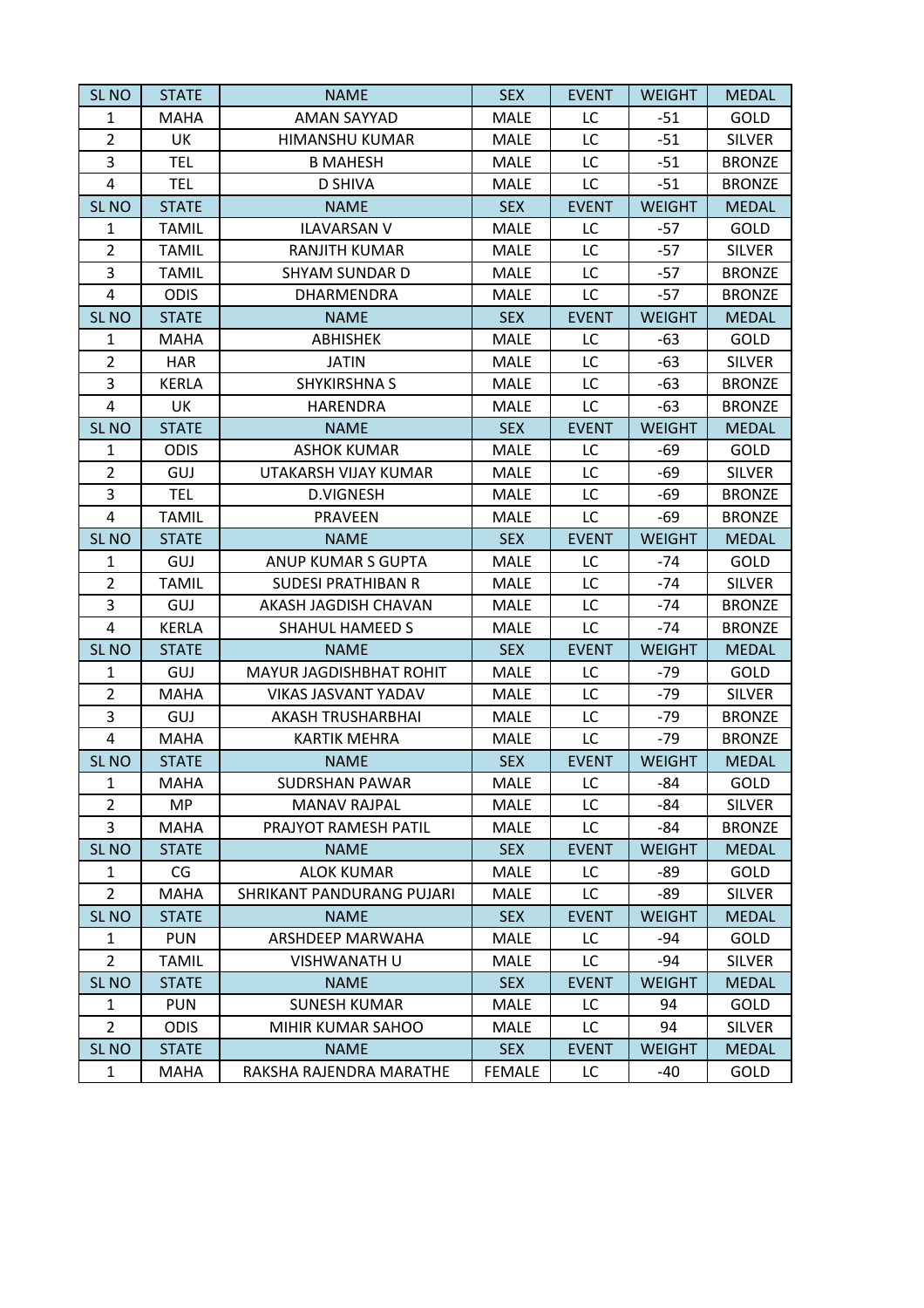| <b>SL NO</b>     | <b>STATE</b>  | <b>NAME</b>                 | <b>SEX</b>    | <b>EVENT</b> | <b>WEIGHT</b> | <b>MEDAL</b>  |
|------------------|---------------|-----------------------------|---------------|--------------|---------------|---------------|
| $\mathbf{1}$     | <b>MAHA</b>   | <b>KIRAN CHAVAN</b>         | <b>FEMALE</b> | LC           | $-50$         | GOLD          |
| $\overline{2}$   | <b>SIKKIM</b> | <b>MANDIRA KARKI</b>        | <b>FEMALE</b> | LC           | $-50$         | <b>SILVER</b> |
| 3                | GUJ           | <b>ANU SINGH BAIS</b>       | <b>FEMALE</b> | LC           | $-50$         | <b>BRONZE</b> |
| 4                | <b>MAHA</b>   | YOGESHWARI BALASAHEB        | <b>FEMALE</b> | LC           | $-50$         | <b>BRONZE</b> |
| SL <sub>NO</sub> | <b>STATE</b>  | <b>NAME</b>                 | <b>SEX</b>    | <b>EVENT</b> | <b>WEIGHT</b> | <b>MEDAL</b>  |
| $\mathbf{1}$     | <b>WEST</b>   | <b>BIBHA KUJUR ORAON</b>    | <b>FEMALE</b> | LC           | $-55$         | GOLD          |
| SL <sub>NO</sub> | <b>STATE</b>  | <b>NAME</b>                 | <b>SEX</b>    | <b>EVENT</b> | <b>WEIGHT</b> | <b>MEDAL</b>  |
| 1                | <b>WEST</b>   | <b>RATNA BHELA</b>          | <b>FEMALE</b> | LC           | $-60$         | GOLD          |
| $\overline{2}$   | GUJ           | <b>KRUTI AJAY CHAUDHARY</b> | <b>FEMALE</b> | LC           | $-60$         | <b>SILVER</b> |
| 3                | CG            | <b>MAMTA SINGH THAKUR</b>   | <b>FEMALE</b> | LC           | $-60$         | <b>BRONZE</b> |
| 4                | <b>MAHA</b>   | SHRUTHU SATTARDEKAR         | <b>FEMALE</b> | LC           | $-60$         | <b>BRONZE</b> |
| SL <sub>NO</sub> | <b>STATE</b>  | <b>NAME</b>                 | <b>SEX</b>    | <b>EVENT</b> | <b>WEIGHT</b> | <b>MEDAL</b>  |
| 1                | CG            | <b>ABHA SEN</b>             | <b>FEMALE</b> | LC           | $-65$         | GOLD          |
| $\overline{2}$   | <b>MAHA</b>   | DEEPTI WADHWANI             | <b>FEMALE</b> | LC           | $-65$         | <b>SILVER</b> |
| SL <sub>NO</sub> | <b>STATE</b>  | <b>NAME</b>                 | <b>SEX</b>    | <b>EVENT</b> | <b>WEIGHT</b> | <b>MEDAL</b>  |
| $\mathbf{1}$     | CG            | RICHA JAISWAL               | <b>FEMALE</b> | LC           | $-70$         | GOLD          |
| SL <sub>NO</sub> | <b>STATE</b>  | <b>NAME</b>                 | <b>SEX</b>    | <b>EVENT</b> | <b>WEIGHT</b> | <b>MEDAL</b>  |
| $\mathbf{1}$     | GUJ           | PRITI SURESHBHAI THAKOR     | <b>FEMALE</b> | LC           | 70            | GOLD          |
| SL <sub>NO</sub> | <b>STATE</b>  | <b>NAME</b>                 | <b>SEX</b>    | <b>EVENT</b> | <b>WEIGHT</b> | <b>MEDAL</b>  |
| $\mathbf{1}$     | <b>MAHA</b>   | SANDEEP KAKASAHEB SARODE    | <b>MALE</b>   | KL.          | $-51$         | GOLD          |
| $\overline{2}$   | MEG           | <b>GEORGE LYNGDOH</b>       | MALE          | KL           | $-51$         | <b>SILVER</b> |
| 3                | <b>ODIS</b>   | PREMANANDA                  | <b>MALE</b>   | KL           | $-51$         | <b>BRONZE</b> |
| SL <sub>NO</sub> | <b>STATE</b>  | <b>NAME</b>                 | <b>SEX</b>    | <b>EVENT</b> | <b>WEIGHT</b> | <b>MEDAL</b>  |
| $\mathbf{1}$     | <b>MEG</b>    | HAME SHANIAH SUIAM          | MALE          | KL.          | $-57$         | GOLD          |
| $\overline{2}$   | <b>HAR</b>    | AMAN                        | MALE          | KL.          | $-57$         | <b>SILVER</b> |
| 3                | TAMI          | <b>ILVARASAN V</b>          | <b>MALE</b>   | KL.          | $-57$         | <b>BRONZE</b> |
| 4                | ODI           | SRIDHAR                     | MALE          | KL           | $-57$         | <b>BRONZE</b> |
| SL <sub>NO</sub> | <b>STATE</b>  | <b>NAME</b>                 | <b>SEX</b>    | <b>EVENT</b> | <b>WEIGHT</b> | <b>MEDAL</b>  |
| $\mathbf{1}$     | <b>KAR</b>    | UTTAM KUMAR KOTWAL          | MALE          | KL.          | $-63$         | GOLD          |
| $\overline{2}$   | UK            | NIKHIL CHHETRI              | MALE          | KL           | $-63$         | <b>SILVER</b> |
| 3                | UK            | HARENDRA SINGH MEHTA        | MALE          | KL           | $-63$         | <b>BRONZE</b> |
| 4                | <b>KER</b>    | THOMAS JOSE                 | MALE          | KL           | $-63$         | <b>BRONZE</b> |
| SL <sub>NO</sub> | <b>STATE</b>  | <b>NAME</b>                 | <b>SEX</b>    | <b>EVENT</b> | <b>WEIGHT</b> | <b>MEDAL</b>  |
| 1                | <b>ODIS</b>   | <b>ASHOK KUMAR</b>          | <b>MALE</b>   | KL.          | -69           | <b>GOLD</b>   |
| $\overline{2}$   | <b>PUN</b>    | <b>JOGI</b>                 | <b>MALE</b>   | KL           | -69           | <b>SILVER</b> |
| 3                | TEL           | K ANIL KUMAR                | <b>MALE</b>   | KL           | -69           | <b>BRONZE</b> |
| 4                | <b>MAHA</b>   | ADITYA SHRIWASTAVA          | <b>MALE</b>   | KL           | -69           | <b>BRONZE</b> |
| SL <sub>NO</sub> | <b>STATE</b>  | <b>NAME</b>                 | <b>SEX</b>    | <b>EVENT</b> | <b>WEIGHT</b> | <b>MEDAL</b>  |
| 1                | MAHA          | KAUSHAL AAUSUD              | MALE          | KL.          | $-74$         | <b>GOLD</b>   |
| $\overline{2}$   | <b>KER</b>    | <b>NEHAL EK</b>             | <b>MALE</b>   | KL           | $-74$         | <b>SILVER</b> |
| 3                | CG            | SURENDRA DEWANGAN           | MALE          | KL           | $-74$         | <b>BRONZE</b> |
| 4                | CG            | ASHISH KUMAR KUSHAL         | MALE          | KL.          | $-74$         | <b>BRONZE</b> |
| SL <sub>NO</sub> | <b>STATE</b>  | <b>NAME</b>                 | <b>SEX</b>    | <b>EVENT</b> | <b>WEIGHT</b> | <b>MEDAL</b>  |
| 1                | <b>KAR</b>    | <b>CHANDAN M D</b>          | <b>MALE</b>   | KL.          | -79           | <b>GOLD</b>   |
| $\overline{2}$   | <b>MAHA</b>   | VIKAS JASVANT YADAV         | <b>MALE</b>   | KL           | $-79$         | <b>SILVER</b> |
| 3                | <b>MAHA</b>   | AADITYA SANDEEP SSATPUTE    | MALE          | KL           | $-79$         | <b>BRONZE</b> |
| SL <sub>NO</sub> | <b>STATE</b>  | <b>NAME</b>                 | <b>SEX</b>    | <b>EVENT</b> | <b>WEIGHT</b> | <b>MEDAL</b>  |
| $\mathbf{1}$     | <b>TAMIL</b>  | <b>BALA KUMAR G</b>         | <b>MALE</b>   | KL           | -84           | <b>GOLD</b>   |
| $\overline{2}$   | CG            | <b>VIVEK PATEL</b>          | MALE          | KL           | -84           | <b>SILVER</b> |
| 3                | KAR           | PRASAD KAR                  | <b>MALE</b>   | KL           | -84           | <b>BRONZE</b> |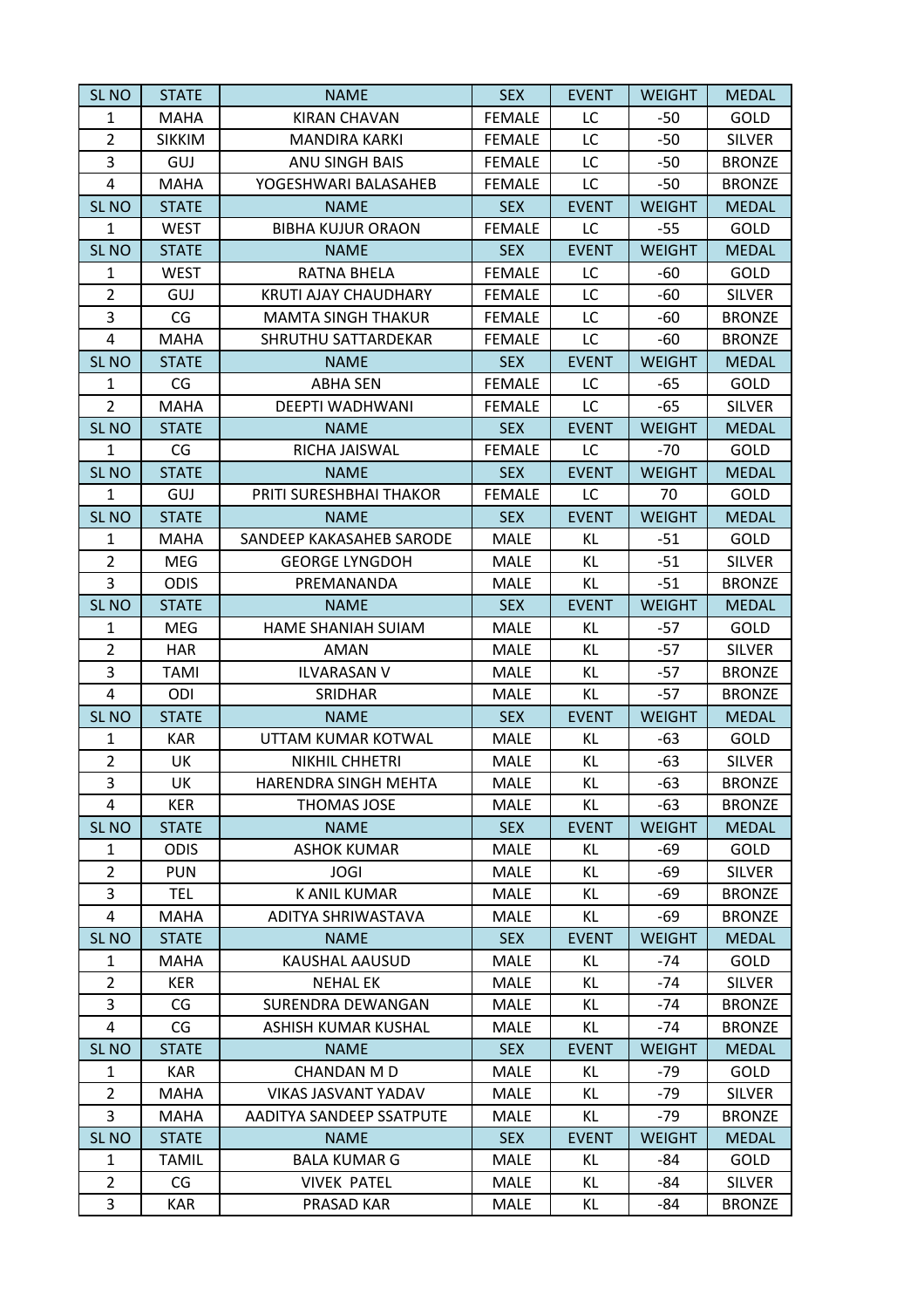| SL <sub>NO</sub> | <b>STATE</b> | <b>NAME</b>             | <b>SEX</b>    | <b>EVENT</b> | <b>WEIGHT</b> | <b>MEDAL</b>  |
|------------------|--------------|-------------------------|---------------|--------------|---------------|---------------|
| $\mathbf{1}$     | <b>MAHA</b>  | <b>KARAN PARIKH</b>     | <b>MALE</b>   | KL           | -89           | GOLD          |
| $\overline{2}$   | <b>MAHA</b>  | <b>SHRIKANT</b>         | MALE          | KL           | -89           | <b>SILVER</b> |
| 3                | CG           | <b>ALOK KUMAR SAHU</b>  | <b>MALE</b>   | KL           | -89           | <b>BRONZE</b> |
| SL <sub>NO</sub> | <b>STATE</b> | <b>NAME</b>             | <b>SEX</b>    | <b>EVENT</b> | <b>WEIGHT</b> | <b>MEDAL</b>  |
| 1                | <b>MAHA</b>  | PRANAY TOPLE            | <b>MALE</b>   | KL           | -94           | GOLD          |
| $\overline{2}$   | <b>PUN</b>   | ARSHDEEP MARWAHA        | MALE          | KL.          | $-94$         | <b>SILVER</b> |
| 3                | MAHA         | KAUSTUBH VILAS KHOT     | MALE          | KL           | $-94$         | <b>BRONZE</b> |
| SL <sub>NO</sub> | <b>STATE</b> | <b>NAME</b>             | <b>SEX</b>    | <b>EVENT</b> | <b>WEIGHT</b> | <b>MEDAL</b>  |
| $\mathbf{1}$     | <b>MAHA</b>  | RAKSHA RAJENDRA MARATHE | <b>FEMALE</b> | KL           | -40           | GOLD          |
| SL <sub>NO</sub> | <b>STATE</b> | <b>NAME</b>             | <b>SEX</b>    | <b>EVENT</b> | <b>WEIGHT</b> | <b>MEDAL</b>  |
| 1                | AP           | <b>VASUPALLI HEMA</b>   | <b>FEMALE</b> | KL.          | $-45$         | GOLD          |
| $\overline{2}$   | AP           | <b>SHALINI</b>          | <b>FEMALE</b> | KL           | $-45$         | <b>SILVER</b> |
| SL <sub>NO</sub> | <b>STATE</b> | <b>NAME</b>             | <b>SEX</b>    | <b>EVENT</b> | <b>WEIGHT</b> | <b>MEDAL</b>  |
| $\mathbf{1}$     | <b>MAHA</b>  | <b>MANSI BHALLA</b>     | <b>FEMALE</b> | KL           | -50           | GOLD          |
| SL <sub>NO</sub> | <b>STATE</b> | <b>NAME</b>             | <b>SEX</b>    | <b>EVENT</b> | <b>WEIGHT</b> | <b>MEDAL</b>  |
| $\mathbf{1}$     | <b>MAHA</b>  | ROHINI DILIP WAGHMARE   | <b>FEMALE</b> | KL           | $-55$         | GOLD          |
| SL <sub>NO</sub> | <b>STATE</b> | <b>NAME</b>             | <b>SEX</b>    | <b>EVENT</b> | <b>WEIGHT</b> | <b>MEDAL</b>  |
| $\mathbf{1}$     | <b>MAHA</b>  | VAISHNAVI VIJAY BHUJBAL | <b>FEMALE</b> | KL           | $-60$         | GOLD          |
| $\overline{2}$   | CG           | MAMTA SINGH THAKUR      | <b>FEMALE</b> | KL           | -60           | <b>SILVER</b> |
| SL <sub>NO</sub> | <b>STATE</b> | <b>NAME</b>             | <b>SEX</b>    | <b>EVENT</b> | <b>WEIGHT</b> | <b>MEDAL</b>  |
| $\mathbf{1}$     | CG           | <b>JAYA KUNDU</b>       | <b>FEMALE</b> | KL           | $-65$         | GOLD          |
| SL <sub>NO</sub> | <b>STATE</b> | <b>NAME</b>             | <b>SEX</b>    | <b>EVENT</b> | <b>WEIGHT</b> | <b>MEDAL</b>  |
| $\mathbf{1}$     | CG           | <b>HARSHA DEWANGAN</b>  | <b>FEMALE</b> | KL           | $-70$         | GOLD          |
| SL <sub>NO</sub> | <b>STATE</b> | <b>NAME</b>             | <b>SEX</b>    | <b>EVENT</b> | <b>WEIGHT</b> | <b>MEDAL</b>  |
| 1                | MEG          | <b>OBINAS WARJRI</b>    | <b>MALE</b>   | FC           | -54           | GOLD          |
| $\overline{2}$   | TAMIL        | <b>DURAI RAJA</b>       | <b>MALE</b>   | FC           | $-54$         |               |
| 3                |              |                         |               |              |               | <b>SILVER</b> |
| SL <sub>NO</sub> | <b>JHAR</b>  | <b>SANTOSH KUMAR</b>    | MALE          | FC           | $-54$         | <b>BRONZE</b> |
|                  | <b>STATE</b> | <b>NAME</b>             | <b>SEX</b>    | <b>EVENT</b> | <b>WEIGHT</b> | <b>MEDAL</b>  |
| $\mathbf{1}$     | <b>ASAM</b>  | PALLOV KUMAR CHETIA     | <b>MALE</b>   | FC           | -57           | GOLD          |
| $\overline{2}$   | <b>MAHA</b>  | SAROJ BALPARAM NISHAD   | <b>MALE</b>   | FC           | -57           | <b>SILVER</b> |
| SL <sub>NO</sub> | <b>STATE</b> | <b>NAME</b>             | <b>SEX</b>    | <b>EVENT</b> | <b>WEIGHT</b> | <b>MEDAL</b>  |
| $\mathbf{1}$     | <b>WEST</b>  | <b>AMAN CHOWDHURY</b>   | MALE          | <b>FC</b>    | -60           | GOLD          |
| $\overline{2}$   | <b>TAMIL</b> | DINESH KUMAR TT         | <b>MALE</b>   | FC           | -60           | <b>SILVER</b> |
| 3                | <b>TEL</b>   | <b>SYED SOHAIL</b>      | <b>MALE</b>   | FC           | -60           | <b>BRONZE</b> |
| 4                | TEL          | MOHD SALEEM             | <b>MALE</b>   | FC           | $-60$         | <b>BRONZE</b> |
| SL <sub>NO</sub> | <b>STATE</b> | <b>NAME</b>             | <b>SEX</b>    | <b>EVENT</b> | <b>WEIGHT</b> | <b>MEDAL</b>  |
| $\mathbf{1}$     | <b>TEL</b>   | P NIKEESH REEDY         | <b>MALE</b>   | <b>FC</b>    | $-63.5$       | GOLD          |
| $\overline{2}$   | <b>MAHA</b>  | ABDUL RAHMAN MULANI     | <b>MALE</b>   | FC           | $-63.5$       | <b>SILVER</b> |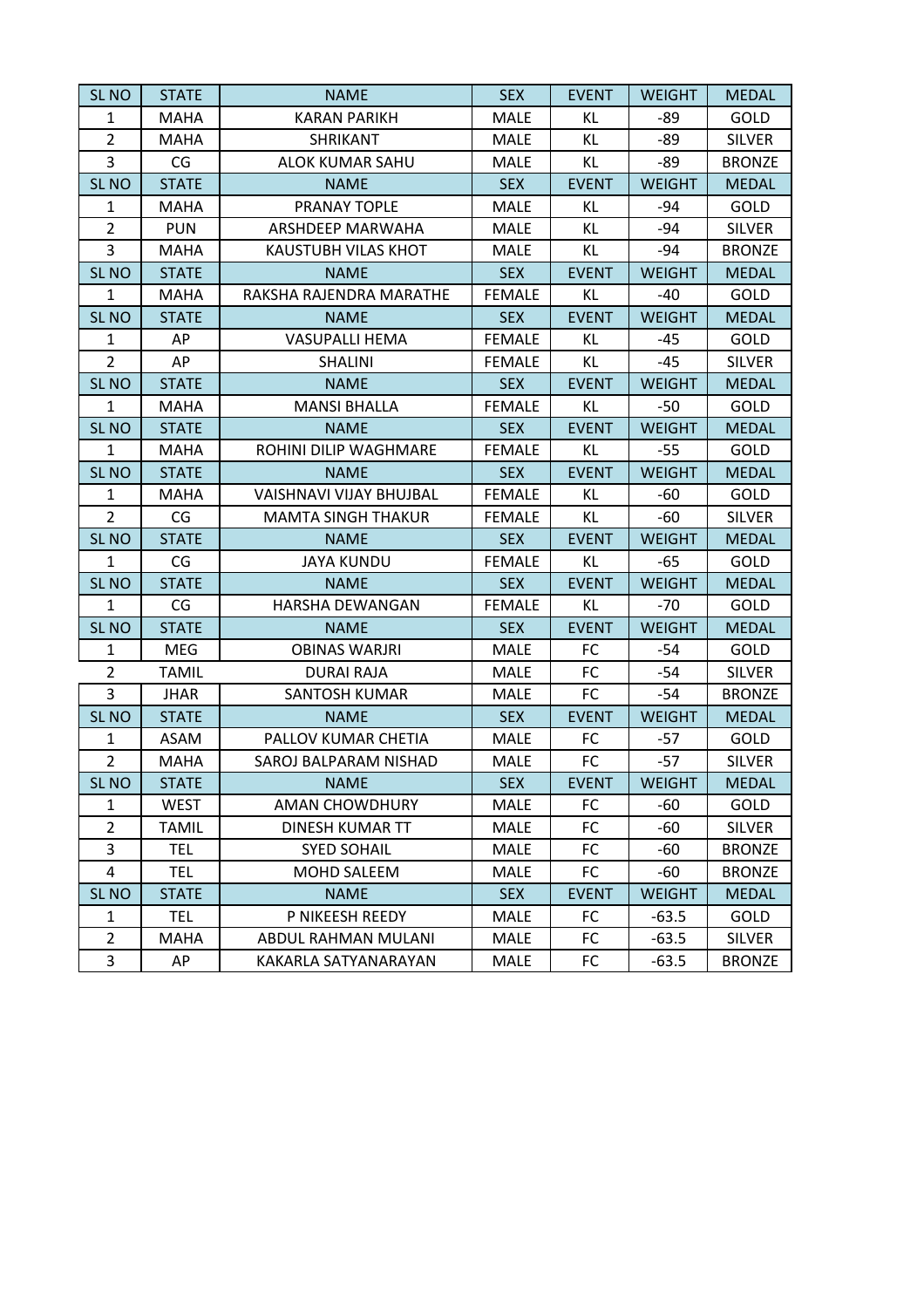| <b>SL NO</b>     | <b>STATE</b>  | <b>NAME</b>               | <b>SEX</b>    | <b>EVENT</b> | <b>WEIGHT</b> | <b>MEDAL</b>  |
|------------------|---------------|---------------------------|---------------|--------------|---------------|---------------|
| 1                | <b>KAR</b>    | VISHAL JAGANNATH          | MALE          | <b>FC</b>    | $-67$         | GOLD          |
| $\overline{2}$   | ASAM          | DHHERAJ SAKIA             | <b>MALE</b>   | <b>FC</b>    | $-67$         | <b>SILVER</b> |
| 3                | <b>MAHA</b>   | PRAVEEN AHILAZI RUPWATE   | <b>MALE</b>   | FC           | $-67$         | <b>BRONZE</b> |
| 4                | <b>TAMIL</b>  | <b>MANISH KUMAR N.B</b>   | MALE          | FC           | $-67$         | <b>BRONZE</b> |
| SL <sub>NO</sub> | <b>STATE</b>  | <b>NAME</b>               | <b>SEX</b>    | <b>EVENT</b> | <b>WEIGHT</b> | <b>MEDAL</b>  |
| $\mathbf{1}$     | <b>HAR</b>    | <b>SURAJ</b>              | MALE          | FC           | $-71$         | GOLD          |
| $\overline{2}$   | ARU           | <b>ROBIN DEORI</b>        | MALE          | FC           | $-71$         | <b>SILVER</b> |
| 3                | <b>TEL</b>    | <b>HARDIK SARAF</b>       | <b>MALE</b>   | FC           | $-71$         | <b>BRONZE</b> |
| 4                | <b>KER</b>    | <b>VISHNU VIJAYAN</b>     | <b>MALE</b>   | <b>FC</b>    | $-71$         | <b>BRONZE</b> |
| SL <sub>NO</sub> | <b>STATE</b>  | <b>NAME</b>               | <b>SEX</b>    | <b>EVENT</b> | <b>WEIGHT</b> | <b>MEDAL</b>  |
| $\mathbf{1}$     | <b>TAMIL</b>  | <b>BAASHWANTH KUMAR R</b> | MALE          | FC           | $-75$         | GOLD          |
| $\overline{2}$   | <b>KER</b>    | <b>SUDESH KUMAR S</b>     | MALE          | FC           | $-75$         | <b>SILVER</b> |
| 3                | MP            | AKASH AHIRWAR             | <b>MALE</b>   | FC           | $-75$         | <b>BRONZE</b> |
| 4                | <b>TAMI</b>   | MOHAMMAD ARSHAD           | MALE          | <b>FC</b>    | $-75$         | <b>BRONZE</b> |
| SL <sub>NO</sub> | <b>STATE</b>  | <b>NAME</b>               | <b>SEX</b>    | <b>EVENT</b> | <b>WEIGHT</b> | <b>MEDAL</b>  |
| $\mathbf{1}$     | <b>TEL</b>    | <b>SYED ZAID</b>          | <b>MALE</b>   | FC           | $-81$         | GOLD          |
| $\overline{2}$   | <b>KER</b>    | SREEJEESH                 | MALE          | FC           | $-81$         | <b>SILVER</b> |
| 3                | <b>TEL</b>    | P KHUSHAL PANDEY          | MALE          | FC           | $-81$         | <b>BRONZE</b> |
| SL <sub>NO</sub> | <b>STATE</b>  | <b>NAME</b>               | <b>SEX</b>    | <b>EVENT</b> | <b>WEIGHT</b> | <b>MEDAL</b>  |
| $\mathbf{1}$     | <b>TAMIL</b>  | SUKUMAR D.T               | <b>MALE</b>   | FC           | -86           | GOLD          |
| SL <sub>NO</sub> | <b>STATE</b>  | <b>NAME</b>               | <b>SEX</b>    | <b>EVENT</b> | <b>WEIGHT</b> | <b>MEDAL</b>  |
| $\mathbf{1}$     | <b>HAR</b>    | <b>NARPENDER</b>          | <b>MALE</b>   | FC           | $-91$         | GOLD          |
| SL <sub>NO</sub> | <b>STATE</b>  | <b>NAME</b>               | <b>SEX</b>    | <b>EVENT</b> | <b>WEIGHT</b> | <b>MEDAL</b>  |
| $\mathbf{1}$     | <b>TEL</b>    | <b>SOWRABH TIWARI</b>     | <b>MALE</b>   | FC           | 91            | GOLD          |
| SL <sub>NO</sub> | <b>STATE</b>  | <b>NAME</b>               | <b>SEX</b>    | <b>EVENT</b> | <b>WEIGHT</b> | <b>MEDAL</b>  |
| $\mathbf{1}$     | <b>MAHA</b>   | <b>VAISHNAVI BARKE</b>    | <b>FEMALE</b> | FC           | -48           | GOLD          |
| <b>SL NO</b>     | <b>STATE</b>  | <b>NAME</b>               | <b>SEX</b>    | <b>EVENT</b> | <b>WEIGHT</b> | <b>MEDAL</b>  |
| $\mathbf{1}$     | <b>TEL</b>    | P VAISHNAVI               | <b>FEMALE</b> | FC           | $-52$         | GOLD          |
| SL <sub>NO</sub> | <b>STATE</b>  | <b>NAME</b>               | <b>SEX</b>    | <b>EVENT</b> | <b>WEIGHT</b> | <b>MEDAL</b>  |
| $\mathbf{1}$     | <b>KER</b>    | <b>APARNA K SANTOSH</b>   | <b>FEMALE</b> | FC           | -60           | GOLD          |
| $\overline{2}$   | <b>SIKKIM</b> | PURANI MAYARAI            | FEMALE        | FC           | $-60$         | <b>SILVER</b> |
| <b>SL NO</b>     | <b>STATE</b>  | <b>NAME</b>               | <b>SEX</b>    | <b>EVENT</b> | <b>WEIGHT</b> | <b>MEDAL</b>  |
| $\mathbf{1}$     | MEG           | <b>BABIT KHARSAHNOH</b>   | <b>MALE</b>   | LK.          | -51           | <b>GOLD</b>   |
| $\overline{2}$   | MEG           | <b>NASAR KHARPEIN</b>     | MALE          | LK           | $-51$         | <b>SILVER</b> |
| 3                | AP            | JAMMULA ARVINDH           | MALE          | LК.          | -51           | <b>BRONZE</b> |
| 4                | MAHA          | RAHUL RAJBHAR             | <b>MALE</b>   | LK           | $-51$         | <b>BRONZE</b> |
| SL <sub>NO</sub> | <b>STATE</b>  | <b>NAME</b>               | <b>SEX</b>    | <b>EVENT</b> | <b>WEIGHT</b> | <b>MEDAL</b>  |
| 1                | <b>MAHA</b>   | ROHIT ANIL BHOSLE         | <b>MALE</b>   | LК.          | -54           | GOLD          |
| 2                | <b>MAHA</b>   | <b>BHUMI KANT</b>         | MALE          | LК.          | -54           | <b>SILVER</b> |
| 3                | ASSAM         | NITU DEKA                 | MALE          | LK           | $-54$         | <b>BRONZE</b> |
| 4                | KAR           | SHUBHAM SINGH             | MALE          | LK           | -54           | <b>BRONZE</b> |
| SL <sub>NO</sub> | <b>STATE</b>  | <b>NAME</b>               | <b>SEX</b>    | <b>EVENT</b> | <b>WEIGHT</b> | <b>MEDAL</b>  |
| $\mathbf{1}$     | CG            | RITESH SAHA               | MALE          | LK.          | -57           | GOLD          |
| $\overline{2}$   | MAHA          | SAROJ BALAKRAM NISHAD     | <b>MALE</b>   | LK           | -57           | <b>SILVER</b> |
| 3                | KAR           | PAWAN PL                  | MALE          | LK           | -57           | <b>BRONZE</b> |
| 4                | MAHA          | AMIT PAL                  | MALE          | LK           | -57           | <b>BRONZE</b> |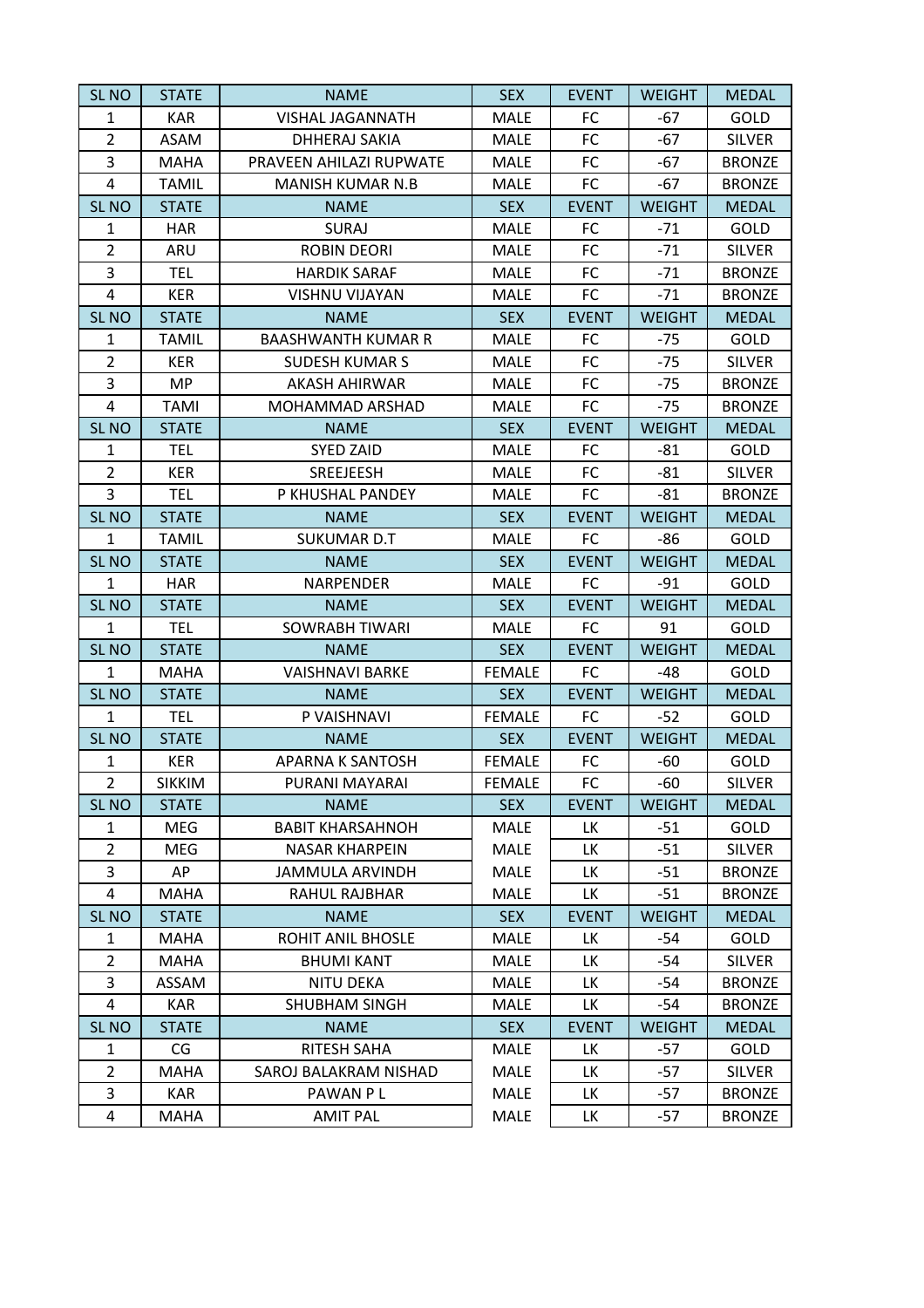| SL <sub>NO</sub> | <b>STATE</b> | <b>NAME</b>            | <b>SEX</b>    | <b>EVENT</b> | <b>WEIGHT</b> | <b>MEDAL</b>  |
|------------------|--------------|------------------------|---------------|--------------|---------------|---------------|
| 1                | CG           | MD.SHANU MEHRAJ        | MALE          | LK           | $-60$         | GOLD          |
| $\overline{2}$   | <b>MEG</b>   | <b>KHRAW JUTANG</b>    | MALE          | LK           | -60           | SILVER        |
| 3                | <b>MAHA</b>  | <b>KIRAN SHRIMANT</b>  | <b>MALE</b>   | LK           | $-60$         | <b>BRONZE</b> |
| SL <sub>NO</sub> | <b>STATE</b> | <b>NAME</b>            | <b>SEX</b>    | <b>EVENT</b> | <b>WEIGHT</b> | <b>MEDAL</b>  |
| 1                | <b>KAR</b>   | ON MOHAMMED            | <b>MALE</b>   | ГK           | $-63.5$       | GOLD          |
| $\overline{2}$   | <b>MEG</b>   | <b>BANTEI SUNGOH</b>   | <b>MALE</b>   | LK           | $-63.5$       | <b>SILVER</b> |
| SL <sub>NO</sub> | <b>STATE</b> | <b>NAME</b>            | <b>SEX</b>    | <b>EVENT</b> | <b>WEIGHT</b> | <b>MEDAL</b>  |
| $\mathbf{1}$     | MEG          | PVNSHRAIN MIKI         | <b>MALE</b>   | LK           | -67           | GOLD          |
| $\overline{2}$   | <b>KERLA</b> | <b>AKASH ANIL</b>      | <b>MALE</b>   | LK           | $-67$         | <b>SILVER</b> |
| 3                | DELHI        | <b>KARAN</b>           | <b>MALE</b>   | LK           | -67           | <b>BRONZE</b> |
| 4                | <b>KAR</b>   | <b>SHASHIK</b>         | <b>MALE</b>   | LK           | $-67$         | <b>BRONZE</b> |
| SL <sub>NO</sub> | <b>STATE</b> | <b>NAME</b>            | <b>SEX</b>    | <b>EVENT</b> | <b>WEIGHT</b> | <b>MEDAL</b>  |
| $\mathbf{1}$     | <b>MAHA</b>  | <b>AKSHAY SHINDE</b>   | <b>MALE</b>   | LK           | $-71$         | GOLD          |
| $\overline{2}$   | <b>MAHA</b>  | PRATIK SUBHASH KODANDE | MALE          | LK           | $-71$         | <b>SILVER</b> |
| 3                | <b>TEL</b>   | <b>G.VYANKTESH</b>     | <b>MALE</b>   | LK           | $-71$         | <b>BRONZE</b> |
| 4                | <b>KAR</b>   | <b>MAHESH KAR</b>      | MALE          | LK           | $-71$         | <b>BRONZE</b> |
| SL <sub>NO</sub> | <b>STATE</b> | <b>NAME</b>            | <b>SEX</b>    | <b>EVENT</b> | <b>WEIGHT</b> | <b>MEDAL</b>  |
| 1                | <b>KERLA</b> | ARUN SV                | <b>MALE</b>   | LK           | $-75$         | GOLD          |
| $\overline{2}$   | <b>KAR</b>   | <b>NILAM KUMAR</b>     | <b>MALE</b>   | LK           | $-75$         | <b>SILVER</b> |
| 3                | UK           | <b>SOHAIB ANSARI</b>   | <b>MALE</b>   | LK           | $-75$         | <b>BRONZE</b> |
| SL <sub>NO</sub> | <b>STATE</b> | <b>NAME</b>            | <b>SEX</b>    | <b>EVENT</b> | <b>WEIGHT</b> | <b>MEDAL</b>  |
| $\mathbf{1}$     | <b>KAR</b>   | <b>ABHISHEK K P</b>    | <b>MALE</b>   | LK           | $-81$         | GOLD          |
| $\overline{2}$   | TAM          | <b>ABDUL AZEEZ</b>     | <b>MALE</b>   | LK           | $-81$         | SILVER        |
| 3                | <b>HAR</b>   | HIMANSHU               | <b>MALE</b>   | LK           | $-81$         | <b>BRONZE</b> |
| 4                | DELHI        | <b>NIKHIL RATHI</b>    | <b>MALE</b>   | LK           | $-81$         | <b>BRONZE</b> |
| SL <sub>NO</sub> | <b>STATE</b> | <b>NAME</b>            | <b>SEX</b>    | <b>EVENT</b> | <b>WEIGHT</b> | <b>MEDAL</b>  |
| 1                | <b>MAHA</b>  | <b>KISHORE DABHADE</b> | <b>MALE</b>   | LK           | $-86$         | GOLD          |
| $\overline{2}$   | <b>MAHA</b>  | <b>MANAN NARKAR</b>    | <b>MALE</b>   | LK           | -86           | <b>SILVER</b> |
| SL <sub>NO</sub> | <b>STATE</b> | <b>NAME</b>            | <b>SEX</b>    | <b>EVENT</b> | <b>WEIGHT</b> | <b>MEDAL</b>  |
| $\mathbf{1}$     | <b>TAMI</b>  | PRATHEEBAN G           | MALE          | ГK           | $-91$         | GOLD          |
| 2                | KAR          | SUBRAMANYA KAR         | MALE          | LK           | -91           | SILVER        |
| 3                | JHAR         | <b>BIPUL MISHRA</b>    | <b>MALE</b>   | LK           | $-91$         | <b>BRONZE</b> |
| SL <sub>NO</sub> | <b>STATE</b> | <b>NAME</b>            | <b>SEX</b>    | <b>EVENT</b> | <b>WEIGHT</b> | <b>MEDAL</b>  |
| 1                | CG           | RANJANA TIRKEY         | <b>FEMALE</b> | LК.          | -52           | GOLD          |
| $\overline{2}$   | <b>MAHA</b>  | PRIYANKA DHODI         | <b>FEMALE</b> | LK           | $-52$         | <b>SILVER</b> |
| SL <sub>NO</sub> | <b>STATE</b> | <b>NAME</b>            | <b>SEX</b>    | <b>EVENT</b> | <b>WEIGHT</b> | <b>MEDAL</b>  |
| $\mathbf{1}$     | <b>MAHA</b>  | <b>BHAVYA PANDE</b>    | <b>FEMALE</b> | LK           | -56           | GOLD          |
| SL <sub>NO</sub> | <b>STATE</b> | <b>NAME</b>            | <b>SEX</b>    | <b>EVENT</b> | <b>WEIGHT</b> | <b>MEDAL</b>  |
| 1                | TAMI         | <b>MALARVIZHI</b>      | <b>FEMALE</b> | LК.          | $-60$         | <b>GOLD</b>   |
| SL <sub>NO</sub> | <b>STATE</b> | <b>NAME</b>            | <b>SEX</b>    | <b>EVENT</b> | <b>WEIGHT</b> | <b>MEDAL</b>  |
| 1                | CG           | <b>ANJALI KURREY</b>   | <b>FEMALE</b> | ГK           | -65           | <b>GOLD</b>   |
| SL <sub>NO</sub> | <b>STATE</b> | <b>NAME</b>            | <b>SEX</b>    | <b>EVENT</b> | <b>WEIGHT</b> | <b>MEDAL</b>  |
| $\mathbf{1}$     | <b>TAMI</b>  | LALITHA SHUKLA         | <b>FEMALE</b> | LK           | -70           | <b>GOLD</b>   |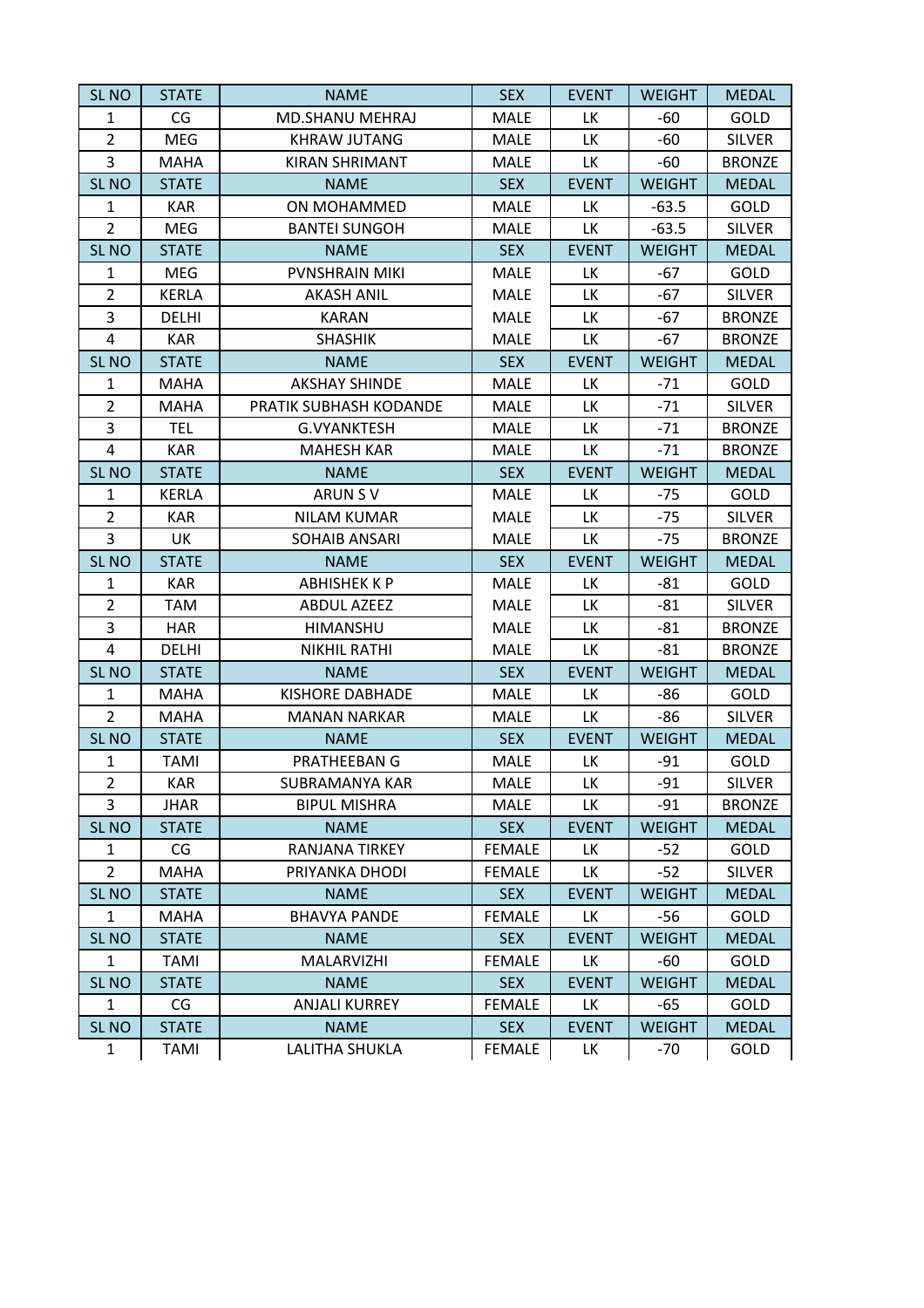| <b>SL NO</b>     | <b>STATE</b> | <b>NAME</b>                | <b>SEX</b>    | <b>EVENT</b> | <b>WEIGHT</b> | <b>MEDAL</b>  |
|------------------|--------------|----------------------------|---------------|--------------|---------------|---------------|
| $\mathbf{1}$     | ASSAM        | <b>ARSHAD ALI</b>          | MALE          | K1           | $-51$         | GOLD          |
| $\overline{2}$   | <b>TRIP</b>  | <b>CHAMAN S. GOUR</b>      | MALE          | K1           | $-51$         | <b>SILVER</b> |
| 3                | <b>KARNA</b> | <b>KIRAN</b>               | <b>MALE</b>   | K1           | $-51$         | <b>BRONZE</b> |
| 4                | ASSAM        | <b>BIMAL DAS</b>           | MALE          | K1           | $-51$         | <b>BRONZE</b> |
| SL <sub>NO</sub> | <b>STATE</b> | <b>NAME</b>                | <b>SEX</b>    | <b>EVENT</b> | <b>WEIGHT</b> | <b>MEDAL</b>  |
| $\mathbf{1}$     | UK           | <b>UTKARSH JEENA</b>       | MALE          | К1           | -54           | GOLD          |
| $\overline{2}$   | <b>TRIP</b>  | <b>AKASH ROY</b>           | MALE          | K1           | $-54$         | <b>SILVER</b> |
| 3                | <b>KAR</b>   | <b>HARISH KAR</b>          | MALE          | K1           | $-54$         | <b>BRONZE</b> |
| 4                | <b>KAR</b>   | <b>SHRIHARI</b>            | MALE          | K1           | $-54$         | <b>BRONZE</b> |
| SL <sub>NO</sub> | <b>STATE</b> | <b>NAME</b>                | <b>SEX</b>    | <b>EVENT</b> | <b>WEIGHT</b> | <b>MEDAL</b>  |
| $\mathbf{1}$     | <b>KAR</b>   | SRIVATSAV M                | <b>MALE</b>   | K1           | $-60$         | GOLD          |
| $\overline{2}$   | UK           | <b>SAGAE HUSSAIN</b>       | MALE          | K1           | $-60$         | <b>SILVER</b> |
| 3                | ASSAM        | AMAN K PODDAR              | <b>MALE</b>   | K1           | $-60$         | <b>BRONZE</b> |
| 4                | <b>KAR</b>   | <b>KESHAV KAR</b>          | MALE          | K1           | $-60$         | <b>BRONZE</b> |
| SL <sub>NO</sub> | <b>STATE</b> | <b>NAME</b>                | <b>SEX</b>    | <b>EVENT</b> | <b>WEIGHT</b> | <b>MEDAL</b>  |
| 1                | <b>HAR</b>   | <b>KULDEEP KUMAR</b>       | MALE          | K1           | $-63.5$       | GOLD          |
| $\overline{2}$   | TEL.         | M AKASH KUMAR              | MALE          | K1           | $-63.5$       | <b>SILVER</b> |
| 3                | <b>MAHA</b>  | <b>GIRISH SHINDE</b>       | <b>MALE</b>   | K1           | $-63.5$       | <b>BRONZE</b> |
| 4                | ASSAM        | UTPAL CHANGMAI             | MALE          | K1           | $-63.5$       | <b>BRONZE</b> |
| SL <sub>NO</sub> | <b>STATE</b> | <b>NAME</b>                | <b>SEX</b>    | <b>EVENT</b> | <b>WEIGHT</b> | <b>MEDAL</b>  |
| 1                | <b>MAHA</b>  | <b>MOHAN NANA SAHEB</b>    | MALE          | K1           | $-67$         | GOLD          |
| $\overline{2}$   | <b>KAR</b>   | <b>VISHNUK</b>             | MALE          | K1           | $-67$         | <b>SILVER</b> |
| 3                | <b>TRIP</b>  | <b>MOHAN BHATTACHARJEE</b> | <b>MALE</b>   | K1           | -67           | <b>BRONZE</b> |
| 4                | <b>KER</b>   | <b>SOLY NP</b>             | MALE          | K1           | $-67$         | <b>BRONZE</b> |
| SL <sub>NO</sub> | <b>STATE</b> | <b>NAME</b>                | <b>SEX</b>    | <b>EVENT</b> | <b>WEIGHT</b> | <b>MEDAL</b>  |
| 1                | ASSAM        | MINIMOY CHOUDHARY          | MALE          | K1           | $-71$         | GOLD          |
| SL <sub>NO</sub> | <b>STATE</b> | <b>NAME</b>                | <b>SEX</b>    | <b>EVENT</b> | <b>WEIGHT</b> | <b>MEDAL</b>  |
| $\mathbf{1}$     | KERALA       | ELDHOUSE MP                | MALE          | K1           | $-75$         | GOLD          |
| $\overline{2}$   | <b>KAR</b>   | <b>SUHAS</b>               | MALE          | K1           | $-75$         | <b>SILVER</b> |
| SL <sub>NO</sub> | <b>STATE</b> | <b>NAME</b>                | <b>SEX</b>    | <b>EVENT</b> | <b>WEIGHT</b> | <b>MEDAL</b>  |
| 1                | KAR.         | RANJIT A                   | MALE          | К1           | -81           | GOLD          |
| $\overline{2}$   | CG           | <b>KAPIL PATEL</b>         | <b>MALE</b>   | K1           | $-81$         | <b>SILVER</b> |
| 3                | <b>TAMIL</b> | <b>KARTHIJ</b>             | MALE          | K1           | -81           | <b>BRONZE</b> |
| SL <sub>NO</sub> | <b>STATE</b> | <b>NAME</b>                | <b>SEX</b>    | <b>EVENT</b> | <b>WEIGHT</b> | <b>MEDAL</b>  |
| 1                | <b>KER</b>   | <b>SANOOP CB</b>           | MALE          | K1           | -86           | GOLD          |
| SL <sub>NO</sub> | <b>STATE</b> | <b>NAME</b>                | <b>SEX</b>    | <b>EVENT</b> | <b>WEIGHT</b> | <b>MEDAL</b>  |
| 1                | <b>KAR</b>   | <b>VINAY C</b>             | <b>MALE</b>   | K1           | -91           | GOLD          |
| $\overline{2}$   | <b>TAMIL</b> | ARUNACHALAM V.S            | MALE          | K1           | $-91$         | <b>SILVER</b> |
| SL <sub>NO</sub> | <b>STATE</b> | <b>NAME</b>                | <b>SEX</b>    | <b>EVENT</b> | <b>WEIGHT</b> | <b>MEDAL</b>  |
| $\mathbf{1}$     | ASSAM        | <b>DIPALI DOLEY</b>        | <b>FEMALE</b> | K1           | -48           | GOLD          |
| SL <sub>NO</sub> | <b>STATE</b> | <b>NAME</b>                | <b>SEX</b>    | <b>EVENT</b> | <b>WEIGHT</b> | <b>MEDAL</b>  |
| 1                | JK           | <b>MONIKA BHAN</b>         | <b>FEMALE</b> | K1           | $-52$         | GOLD          |
| SL <sub>NO</sub> | <b>STATE</b> | <b>NAME</b>                | <b>SEX</b>    | <b>EVENT</b> | <b>WEIGHT</b> | <b>MEDAL</b>  |
| 1                | KAR.         | <b>RUCHI KAR</b>           | <b>FEMALE</b> | K1           | -56           | GOLD          |
| SL <sub>NO</sub> | <b>STATE</b> | <b>NAME</b>                | <b>SEX</b>    | <b>EVENT</b> | <b>WEIGHT</b> | <b>MEDAL</b>  |
| $\mathbf{1}$     | ASSAM        | PURNIMA BORAH              | <b>FEMALE</b> | K1           | -60           | GOLD          |